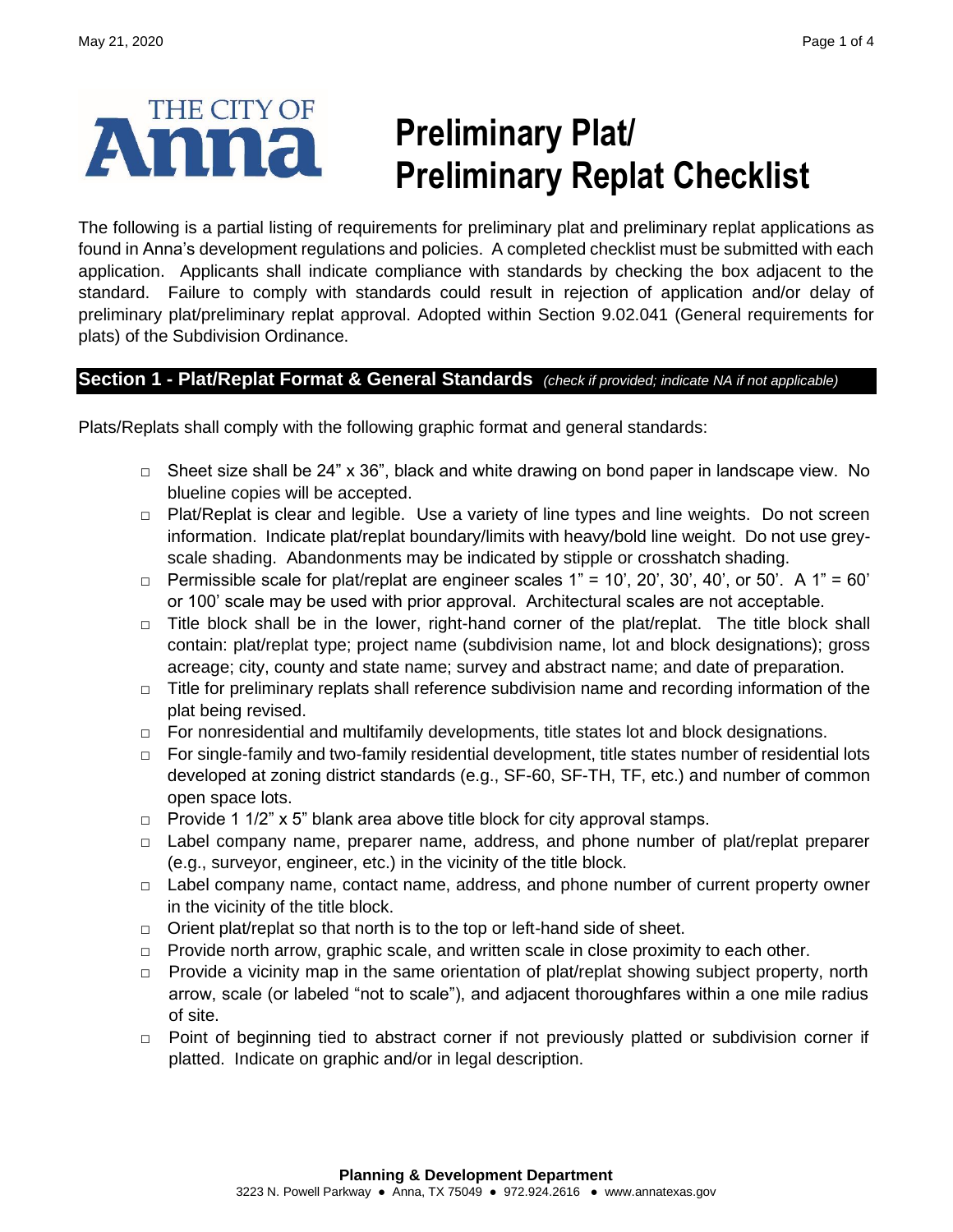- Page 2 of 4
- **□** For property boundary curves, provide curve lengths, curve radii, and chord lengths (to nearest hundredth of feet), and internal angle and chord bearing (to nearest second).
- **□** If plat/replat uses abbreviations, provide legend. Label boundary monuments as to type and size and whether found or set for all property corners, points of intersection, and points of curvature/tangency. 3/4" diameter steel rods 24" long shall be set at all block corners, angle points, points of corners, and points of tangents.
- **□** If preliminary replat, state purpose of revision (e.g., "The purpose of this preliminary replat is  $\cdot$ ").

## **Section 2 - Site Information** *(check if provided; indicate NA if not applicable)*

For the proposed site, provide the following:

- **□** Plat/Replat is consistent with valid plans and plats approved for site.
- **□** Plat/Replat integrates with valid plans and plats approved for adjacent contiguous sites.
- **□** Plat/Replat depicts proposed layout of lots, streets, easements, and rights-of-way (R.O.W.).
- **□** Do not show or label existing or proposed improvements including buildings, utilities, landscape areas, parking areas, etc.
- **□** Do not show or label existing or proposed topography.
- **□** Do not show, label, or dimension (width) required landscape buffer.
- **□** Show the subdivision boundary in heavy lines. Label line and curve data to match legal description.
- **□** Show current and proposed property boundaries/lot lines. Label line and curve data. Provide ties and/or intermediate distances as appropriate.
- **□** Label proposed lot and block designations.
- **□** Label lot area for each lot in acres and square feet for non-single-family residential development. For single-family residential development, label lot area in square feet only.
- **□** Show and label existing easements. Provide line and curve data for easement boundaries and tie down easements. Provide recording information. If all or portion of an existing easement is to be abandoned, label "To be abandoned by this plat."
- **□** Show and label front yard building setbacks.
- **□** Show and label fire lane, access, and utility easements. Provide line and curve data for easement boundaries and tie down easements.
- **□** Show and label easements for water, sanitary sewer, and storm sewer utilities. Provide line and curve data for easement boundaries and tie down easements.
- **□** Show and label easements for visibility access maintenance (VAM). Provide line and curve data for easement boundaries and tie down easements.
- **□** Show and label floodway and drainage easements including access and maintenance easements. Provide line and curve data for easement boundaries and tie down easements.
- **□** For lots adjacent to or containing floodway and drainage easements, label minimum finish floor elevation.
- **□** Show and label storm water quality easements for structural and nonstructural storm water controls/best management practices. Provide line and curve data for easement boundaries and tie down easements.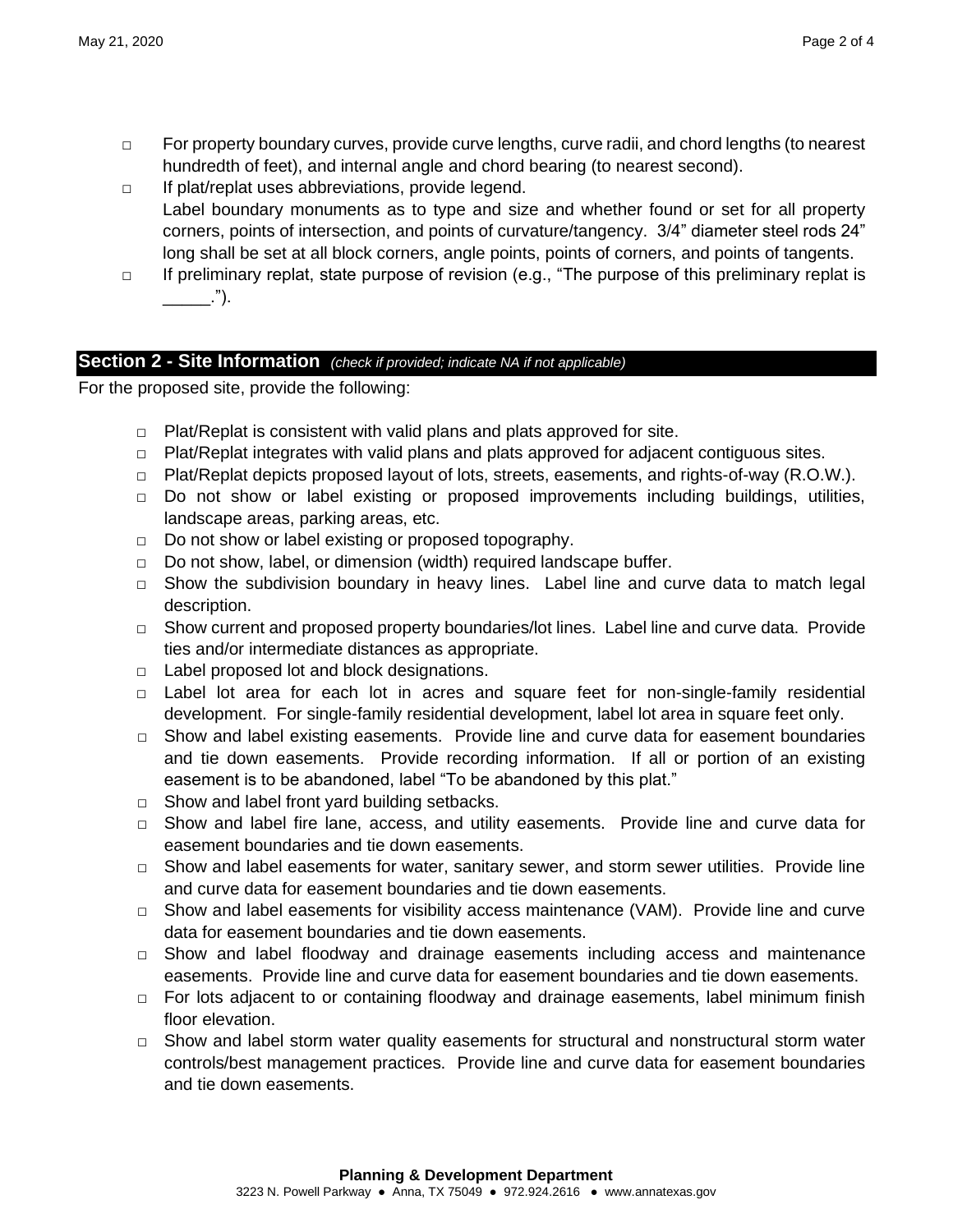- **□** The location of the centerline of creeks and drainage ways should be tied with accurate dimensions in feet and hundredths of feet with bearings and angles. No unplatted remainder will be allowed between property boundaries and centerlines of creeks.
- **□** Show and label wall maintenance easements for required screening walls. Provide line and curve data for easement boundaries and tie down easements.
- **□** For sidewalks not within R.O.W., show and label sidewalk easements. Provide line and curve data for easement boundaries and tie down easements.
- **□** For electrical/communications utilities not within R.O.W., show and label electrical/ communications easements. Provide line and curve data for easement boundaries and tie down easements.
- **□** Show public street and alley R.O.W. Label as existing or proposed. Dimension R.O.W. width. Show street centerline and provide line and curve data.
- **□** Label street names (as approved by City of Anna), and show street name breaks with a diamond shape.
- **□** Show and label corner clip R.O.W. dedications. Provide line and curve data for dedications.
- **□** Show, label, and provide line and curve boundary data for park land dedications. Label area of dedications.

## **Section 3 - Adjacent Property Information** *(check if provided; indicate NA if not applicable)*

For properties contiguous to the site and for properties across R.O.W. contiguous to the site, provide the following information within 50 feet of the site boundary and 50 feet of R.O.W. contiguous to the site boundary:

- **□** Show and label properties. For platted properties, show lot lines and label subdivision name, lot and block designation, and plat record information for each lot. For unplatted properties, show parcel lines and label record owner and deed record information for each parcel.
- **□** Do not show or label existing or proposed improvements including buildings, utilities, landscape areas, and parking areas.
- **□** Show all easements. Label as existing or proposed. If existing, provide recording information.
- **□** Show public street and alley R.O.W. Label as existing or proposed. Dimension R.O.W. width.
- **□** Label street names.
- **□** Show and label city limit lines, county limit lines, and/or survey (abstract) lines.

## **Section 4 - Legal Description & Plat/Replat Language** *(check if provided; indicate NA if not applicable)*

Provide legal description of the land including the following:

- **□** Name of record owner and corresponding deed reference.
- **□** Name of survey, abstract, county, and state.
- **□** Metes and bounds legal description for subdivision boundary. Calls and monumentation match plat/replat graphic.
- **□** Total area of the plat/replat in acres and square feet.

#### Provide standard City of Anna plat/replat language for the following (available online):

- **□** General owner's certificate and dedication language.
- **□** Owner signature block and notary block for owner signature.
- **□** Surveyor certificate language with signature block and notary block.

#### **Planning & Development Department**